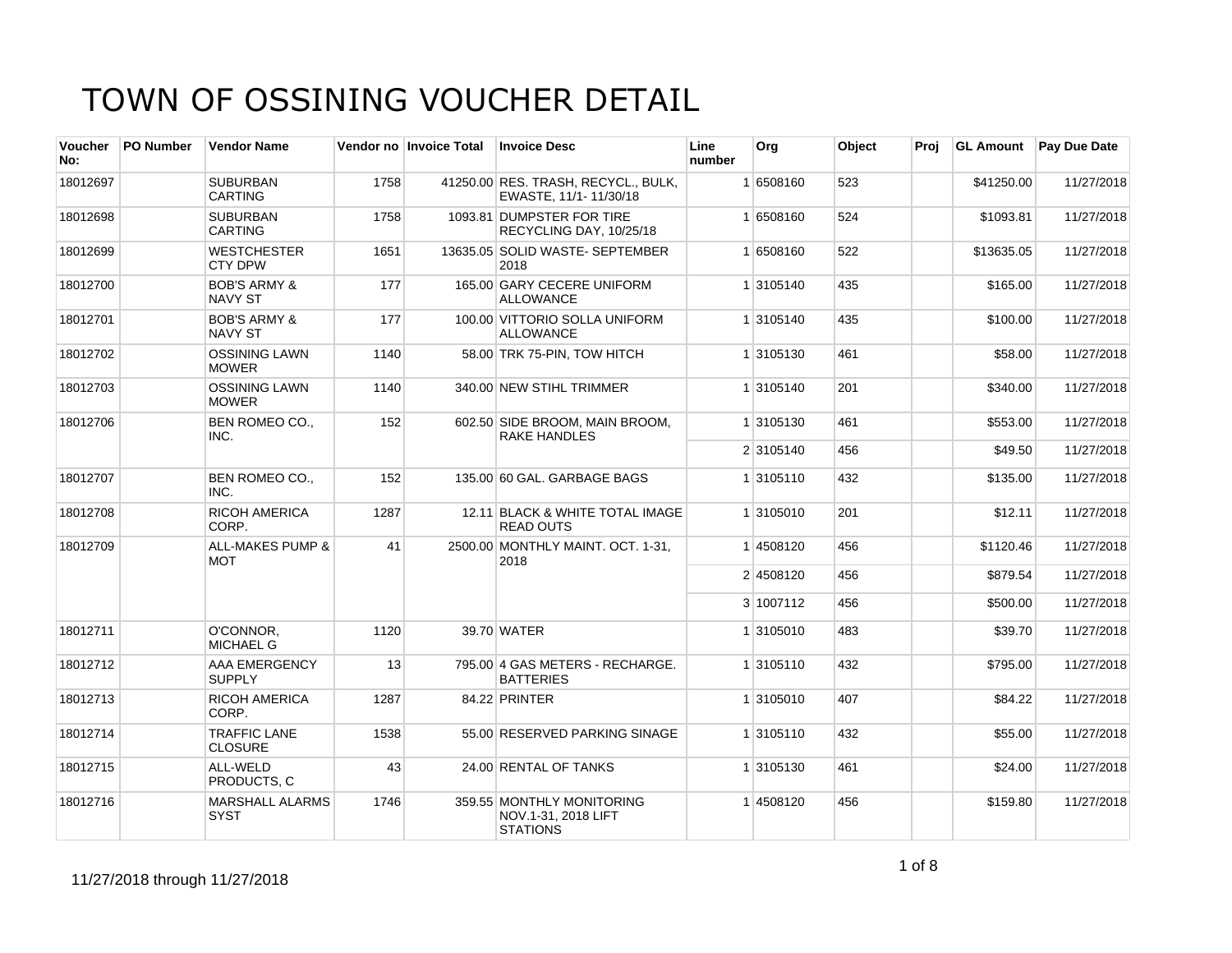| <b>Voucher</b><br>No: | <b>PO Number</b> | <b>Vendor Name</b>                    |      | Vendor no Invoice Total | <b>Invoice Desc</b>                                       | Line<br>number | Org       | Object | Proi | <b>GL Amount</b> | <b>Pay Due Date</b> |
|-----------------------|------------------|---------------------------------------|------|-------------------------|-----------------------------------------------------------|----------------|-----------|--------|------|------------------|---------------------|
| 18012716              |                  | <b>MARSHALL ALARMS</b><br><b>SYST</b> | 1746 |                         | 359.55 MONTHLY MONITORING<br>NOV.1-31, 2018 LIFT          |                | 2 4508120 | 456    |      | \$119.85         | 11/27/2018          |
|                       |                  |                                       |      |                         | <b>STATIONS</b>                                           |                | 3 1007112 | 456    |      | \$79.90          | 11/27/2018          |
| 18012717              |                  | <b>DAKOTA SUPPLY</b><br>CORP.         | 373  |                         | 41.30 ITEM 4 FOWLER AVE<br><b>DRAINAGE</b>                |                | 1 3105110 | 439    |      | \$41.30          | 11/27/2018          |
| 18012719              |                  | <b>MARSHALL ALARMS</b><br><b>SYST</b> | 1746 |                         | 359.55 ALARM MON. DEC. 1-31, 2018<br><b>LIFT STATIONS</b> |                | 1 4508120 | 456    |      | \$159.80         | 11/27/2018          |
|                       |                  |                                       |      |                         |                                                           |                | 2 4508120 | 456    |      | \$119.85         | 11/27/2018          |
|                       |                  |                                       |      |                         |                                                           |                | 3 1007112 | 456    |      | \$79.90          | 11/27/2018          |
| 18012722              |                  | <b>METROCOM</b><br>WIRELESS, I        | 956  |                         | 255.00 NEW BATTERIES FOR<br>PORTABLE RADIOS               |                | 1 3105110 | 432    |      | \$255.00         | 11/27/2018          |
| 18012723              |                  | <b>MOMAR</b><br><b>INCORPORATED</b>   | 1785 |                         | 494.26 DEGREASER                                          |                | 1 3105130 | 461    |      | \$494.26         | 11/27/2018          |
| 18012724              |                  | <b>TOLLS BY MAIL</b><br><b>PAYMEN</b> | 2411 |                         | 34.00 SWEEPERTOLL 9/19 AND 9/28<br>2018 LI REPAIRS        |                | 1 3105130 | 461    |      | \$34.00          | 11/27/2018          |
| 18012726              |                  | <b>ARCO CLEANING</b>                  | 76   |                         | 600.00 MONTHLY CLEANING<br>NOVEMBER 2018                  |                | 1 3105010 | 407    |      | \$600.00         | 11/27/2018          |
| 18012727              |                  | <b>MT. KISCO TRUCK &amp;</b><br>AU.   | 1000 |                         | 28.32 INNER AND OUTER CAP NUTS<br>- 52                    |                | 1 3105130 | 461    |      | \$28.32          | 11/27/2018          |
| 18012729              |                  | <b>MT. KISCO TRUCK &amp;</b><br>AU    | 1000 |                         | 11.82 92-TRUCK TRACTOR                                    |                | 1 3105130 | 461    |      | \$11.82          | 11/27/2018          |
| 18012730              |                  | <b>MT. KISCO TRUCK &amp;</b><br>AU    | 1000 |                         | 177.54 52-BRAKE CHAMBER                                   |                | 1 3105130 | 461    |      | \$177.54         | 11/27/2018          |
| 18012731              |                  | <b>MT. KISCO TRUCK &amp;</b><br>AU    | 1000 |                         | 205.78 52-BRAKE CH                                        |                | 1 3105130 | 461    |      | \$205.78         | 11/27/2018          |
| 18012770              |                  | CINTAS CORP.                          | 299  |                         | 243.55 FIRST AID KIT SERVICED 11/8                        |                | 1 3105010 | 406    |      | \$243.55         | 11/27/2018          |
| 18012772              |                  | <b>ENVIRO WASTE OIL</b><br><b>REC</b> | 477  |                         | 258.82 OIL DISPOSAL                                       |                | 1 6508160 | 524    |      | \$258.82         | 11/27/2018          |
| 18012775              |                  | <b>MELROSE LUMBER</b><br>CO.          | 945  |                         | 22.00 CEMENT                                              |                | 1 3105110 | 439    |      | \$22.00          | 11/27/2018          |
| 18012785              |                  | <b>OLD DOMINION</b><br><b>BRUSH</b>   | 1124 |                         | 324.28 CLUTCH REPLACEMENT ON<br><b>LEAF MACHINE</b>       |                | 1 3105130 | 461    |      | \$324.28         | 11/27/2018          |
| 18012787              |                  | <b>LAWSON</b><br>PRODUCTS, INC        | 825  |                         | 408.01 RESTOCK BINS                                       |                | 1 3105130 | 461    |      | \$408.01         | 11/27/2018          |
| 18012809              |                  | <b>NYTECH SUPPLY</b><br><b>INTERP</b> | 1111 |                         | 528.80 TIRE SENSORS AND VALVE<br><b>CORE TOOL</b>         |                | 1 3105130 | 461    |      | \$528.80         | 11/27/2018          |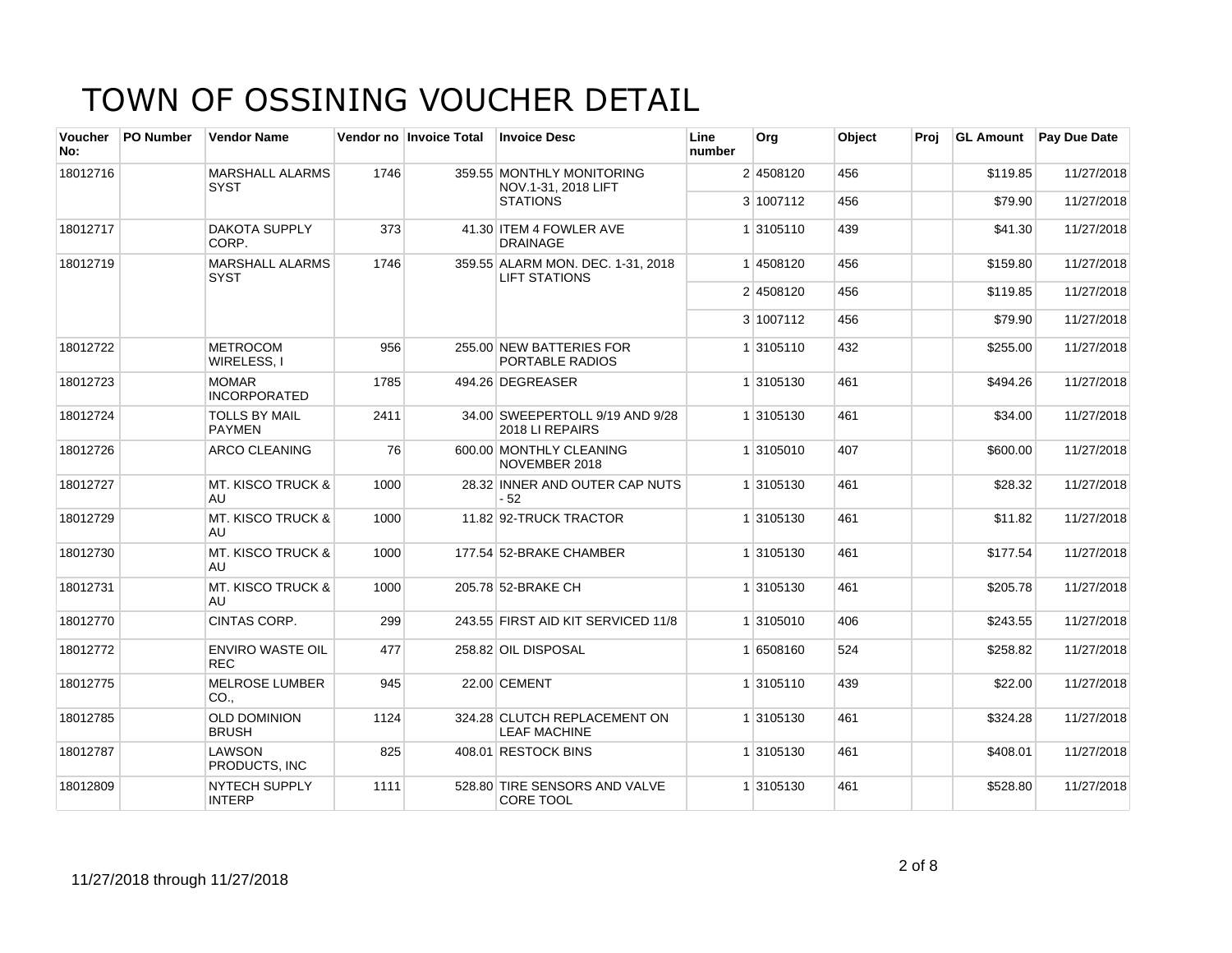| <b>Voucher</b><br>No: | <b>PO Number</b> | <b>Vendor Name</b>                        |      | Vendor no Invoice Total | <b>Invoice Desc</b>                                         | Line<br>number | Org       | Object | Proi | <b>GL Amount</b> | <b>Pay Due Date</b> |
|-----------------------|------------------|-------------------------------------------|------|-------------------------|-------------------------------------------------------------|----------------|-----------|--------|------|------------------|---------------------|
| 18012814              |                  | ALL-WELD<br>PRODUCTS. C                   | 43   |                         | 24.00 TANK RENTAL OXY, ACETY,<br><b>FOR SHOP</b>            |                | 1 3105130 | 461    |      | \$24.00          | 11/27/2018          |
| 18012817              |                  | <b>STAPLES INC. &amp;</b><br><b>SUBSI</b> | 1439 |                         | 26.28 OFFICE SUPPLIES, PAPER,<br>PENS/PENCILS.TAPE          |                | 1 3105010 | 406    |      | \$26.28          | 11/27/2018          |
| 18012822              |                  | OSSINING<br><b>HARDWARE CO</b>            | 1138 |                         | 45.49 FENCE POST 3HOLE POST<br><b>SPLIT-STONEY LODGE</b>    |                | 1 3105110 | 432    |      | \$45.49          | 11/27/2018          |
| 18012826              |                  | <b>MT. KISCO TRUCK &amp;</b><br>AU        | 1000 |                         | 79.08 #66-BRAKE PAD SET                                     |                | 1 3105130 | 461    |      | \$79.08          | 11/27/2018          |
| 18012829              |                  | <b>MT. KISCO TRUCK &amp;</b><br>AU        | 1000 |                         | 215.72 TR. CONNECTOR, UNIV. 7<br>POL. STOCK/PARKS TRAILER   |                | 1 3105130 | 461    |      | \$215.72         | 11/27/2018          |
| 18012832              |                  | <b>MT. KISCO TRUCK &amp;</b><br>AU        | 1000 |                         | 181.00 71-REMAN. ALTERNATOR                                 |                | 1 3105130 | 461    |      | \$181.00         | 11/27/2018          |
| 18012834              |                  | <b>UNIFIRST</b><br><b>CORPORATION</b>     | 1556 |                         | 60.70 RAGS FOR THE GARAGE                                   |                | 1 3105132 | 432    |      | \$60.70          | 11/27/2018          |
| 18012839              |                  | <b>UNIFIRST</b><br><b>CORPORATION</b>     | 1556 |                         | 60.70 RAGS FOR THE GARAGE                                   |                | 1 3105132 | 432    |      | \$60.70          | 11/27/2018          |
| 18012841              |                  | <b>NYTECH SUPPLY</b><br><b>INTERP</b>     | 1111 |                         | 271.30 TIRE GUAGE, GLOVES, OIL<br>PADS. SHOP SUPPLIES       |                | 1 3105130 | 461    |      | \$271.30         | 11/27/2018          |
| 18012848              |                  | <b>ARKEL MOTORS</b><br>INC.               | 79   |                         | 367.02 52-CABLE/DECABLE AIR<br>TANK, CABLE HOLD DOWNS       |                | 1 3105130 | 461    |      | \$367.02         | 11/27/2018          |
| 18012850              |                  | <b>ARKEL MOTORS</b><br>INC.               | 79   |                         | 670.75 #52-AIR TANK CABLE HOLD<br><b>DOWNS</b>              |                | 1 3105130 | 461    |      | \$670.75         | 11/27/2018          |
| 18012885              |                  | OPTIMUM -<br><b>CABLEVISIO</b>            | 1129 |                         | 124.95 CABLE BILL11/08-12/07                                |                | 1 3105010 | 201    |      | \$124.95         | 11/27/2018          |
| 18012937              |                  | <b>DAKOTA SUPPLY</b><br>CORP.             | 373  |                         | 21.00 2 YDS ITEM 4 FOR DALE<br><b>CEMETERY</b>              |                | 1 3208810 | 432    |      | \$21.00          | 11/27/2018          |
| 18012938              |                  | <b>OSSINING</b><br>HARDWARE CO            | 1138 |                         | 117,80 CONCRETE FOR<br><b>FOUNDATIONS</b>                   |                | 1 3208810 | 413    |      | \$117.80         | 11/27/2018          |
| 18012939              |                  | <b>OSSINING</b><br>HARDWARE CO            | 1138 |                         | 13.82 SUPPLIES FOR DALE<br><b>CEMETERY</b>                  |                | 1 3208810 | 432    |      | \$13.82          | 11/27/2018          |
| 18012940              |                  | <b>OSSINING</b><br><b>HARDWARE CO</b>     | 1138 |                         | 43.68 SUPPLIES FOR DALE<br><b>CEMETERY</b>                  |                | 1 3208810 | 432    |      | \$43.68          | 11/27/2018          |
| 18012941              |                  | <b>ARCO CLEANING</b>                      | 76   |                         | 115.00 CONTRACT CLEANING FOR<br>DALE CEMETERY, 11/1 - 11/30 |                | 1 3208810 | 406    |      | \$115.00         | 11/27/2018          |
| 18012942              |                  | <b>OSSINING LAWN</b><br><b>MOWER</b>      | 1140 |                         | 105.00 SUPPLIES FOR DALE<br><b>CEMETERY</b>                 |                | 1 3208810 | 432    |      | \$105.00         | 11/27/2018          |
| 18012977              |                  | <b>OPTIMUM -</b><br><b>CABLEVISIO</b>     | 1129 |                         | 40.48 RYDER PARK PHONE &<br><b>INTERNET, 11/8 - 12/7</b>    |                | 1 1007110 | 402    |      | \$40.48          | 11/27/2018          |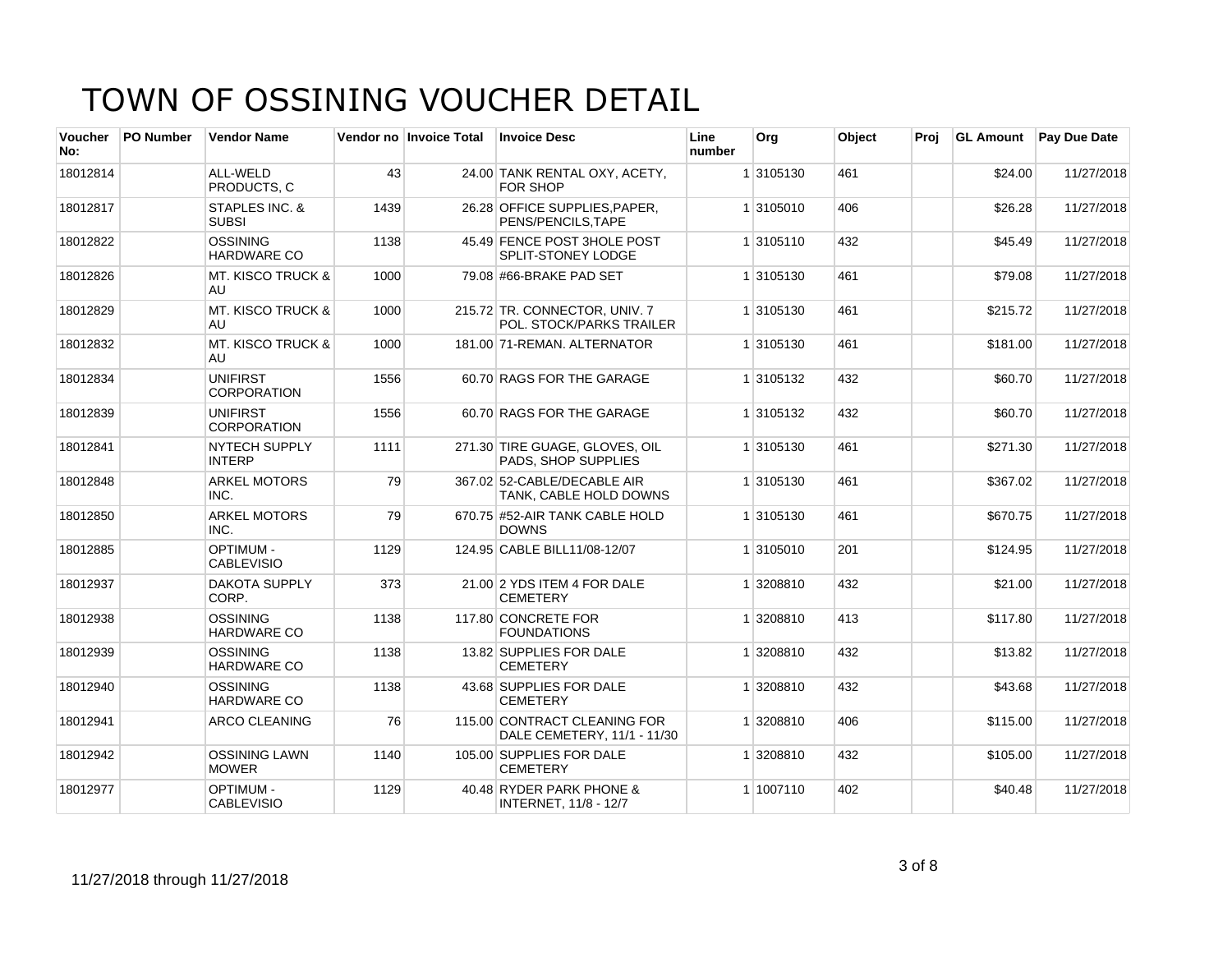| Voucher<br>No: | PO Number | <b>Vendor Name</b>                   |      | Vendor no Invoice Total | <b>Invoice Desc</b>                                                      | Line<br>number | Org       | Object | Proj | <b>GL Amount</b> | <b>Pay Due Date</b> |
|----------------|-----------|--------------------------------------|------|-------------------------|--------------------------------------------------------------------------|----------------|-----------|--------|------|------------------|---------------------|
| 18012980       |           | <b>DAKOTA SUPPLY</b><br>CORP.        | 373  |                         | 19.85 SUPPLIES FOR CEDAR LANE<br><b>PAVILLION</b>                        |                | 1 1007110 | 485    |      | \$19.85          | 11/27/2018          |
| 18012981       |           | <b>VERIZON</b>                       | 1599 |                         | 174.18 CLAC PHONE & INTERNET,<br>$11/1 - 11/30$                          |                | 1 1007110 | 402    |      | \$174.18         | 11/27/2018          |
| 18012982       |           | <b>MELROSE LUMBER</b><br>CO.,        | 945  |                         | 28.97 DRILL BITS FOR PARKS DEPT                                          |                | 1 1007110 | 485    |      | \$28.97          | 11/27/2018          |
| 18012983       |           | <b>MELROSE LUMBER</b><br>CO.         | 945  |                         | 177.67 SUPPLIES FOR PARKS DEPT                                           |                | 1 1007110 | 485    |      | \$177.67         | 11/27/2018          |
| 18012984       |           | <b>MELROSE LUMBER</b><br>CO.         | 945  |                         | 152.46 SUPPLIES FOR PARKS DEPT                                           |                | 1 1007110 | 485    |      | \$152.46         | 11/27/2018          |
| 18012985       |           | <b>MELROSE LUMBER</b><br>CO.,        | 945  |                         | 49.20 LUMBER FOR HAYRIDE                                                 |                | 1 1007550 | 413    |      | \$49.20          | 11/27/2018          |
| 18012986       |           | <b>MELROSE LUMBER</b><br>CO.,        | 945  |                         | 9.69 SUPPLIES FOR PARKS TRUCK<br>#24                                     |                | 1 1007110 | 485    |      | \$9.69           | 11/27/2018          |
| 18012987       |           | <b>MELROSE LUMBER</b><br>CO.,        | 945  |                         | 195.88 SUPPLIES FOR HAYRIDE                                              |                | 1 1007550 | 413    |      | \$195.88         | 11/27/2018          |
| 18012988       |           | <b>MELROSE LUMBER</b><br>CO.,        | 945  |                         | -32.96 RETURN FOR HAYRIDE<br><b>SUPPLIES</b>                             |                | 1 1007550 | 413    |      | $-$ \$32.96      | 11/27/2018          |
| 18012989       |           | <b>MELROSE LUMBER</b><br>CO.,        | 945  |                         | 73.55 SUPPLIES FOR HAYRIDE                                               |                | 1 1007550 | 413    |      | \$73.55          | 11/27/2018          |
| 18012998       |           | <b>OSSINING LAWN</b><br><b>MOWER</b> | 1140 |                         | 175.00 RENTAL FOR TOWN PARKS<br><b>DFPT</b>                              |                | 1 1007110 | 485    |      | \$175.00         | 11/27/2018          |
| 18013000       |           | <b>CIA SECURITY</b>                  | 296  |                         | 34.95 CLAC ALARM MONITORING.<br>$10/1 - 10/31$                           |                | 1 1007110 | 485    |      | \$34.95          | 11/27/2018          |
| 18013001       |           | <b>CIA SECURITY</b>                  | 296  |                         | 34.95 CLAC ALARM MONITORING,<br>$11/1 - 11/30$                           |                | 1 1007110 | 485    |      | \$34.95          | 11/27/2018          |
| 18013002       |           | <b>SITEONE</b>                       | 2024 |                         | 446.52 SUPPLIES FOR GERLACH<br><b>PAVILLION</b>                          |                | 1 3707110 | 200    | 5205 | \$446.52         | 11/27/2018          |
| 18013003       |           | E & L AUTOMOTIVE<br><b>INC</b>       | 2861 |                         | 26.00 INSPECTION ON PARKS<br>TRUCK #21                                   |                | 1 1007110 | 455    |      | \$26.00          | 11/27/2018          |
| 18013004       |           | <b>MT. KISCO TRUCK &amp;</b><br>AU   | 1000 |                         | 510.30 JUMP BOX FOR PARKS DEPT                                           |                | 1 1007110 | 485    |      | \$510.30         | 11/27/2018          |
| 18013005       |           | <b>MT. KISCO TRUCK &amp;</b><br>AU   | 1000 |                         | 203.36 SUPPLIES FOR PARKS TRUCK<br>#21                                   |                | 1 1007110 | 455    |      | \$203.36         | 11/27/2018          |
| 18013006       |           | PARACO GAS                           | 1164 |                         | 328.33 198.6 GAL PROPANE @<br>\$1.6532 TO 42 MORNINGSIDE<br><b>DRIVE</b> |                | 1 1007110 | 404    |      | \$328.33         | 11/27/2018          |
| 18013007       |           | PARACO GAS                           | 1164 |                         | 79.52 48.1 GAL PROPANE @\$1.6532<br>TO 43 MORNINGSIDE DRIVE              |                | 1 1007110 | 404    |      | \$79.52          | 11/27/2018          |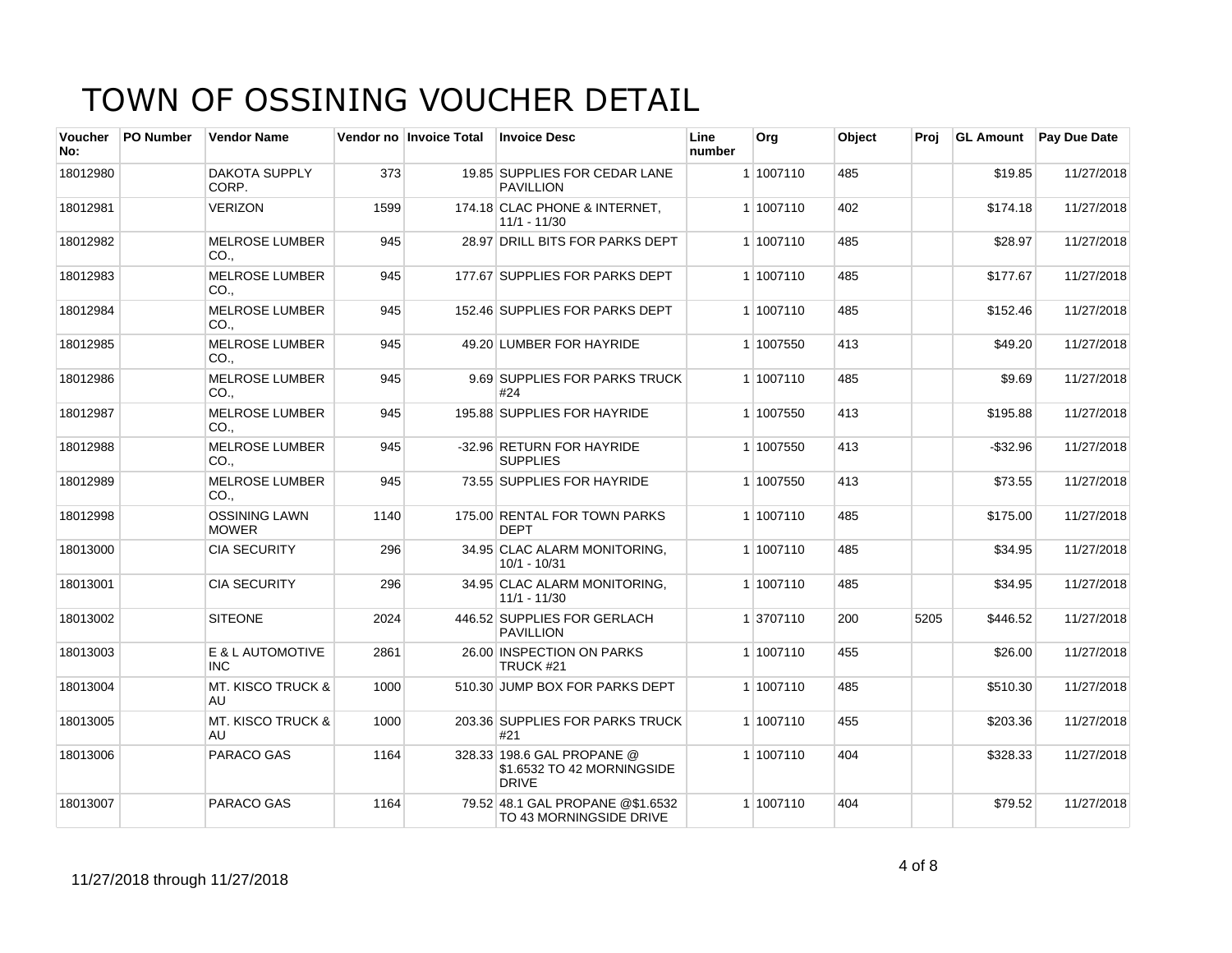| <b>Voucher</b><br>No: | <b>PO Number</b> | <b>Vendor Name</b>                        |      | Vendor no Invoice Total | <b>Invoice Desc</b>                                          | Line<br>number | Org       | Object | Proj | <b>GL Amount</b> | <b>Pay Due Date</b> |
|-----------------------|------------------|-------------------------------------------|------|-------------------------|--------------------------------------------------------------|----------------|-----------|--------|------|------------------|---------------------|
| 18013008              |                  | <b>LAWTON ADAMS</b><br><b>CONSTRU</b>     | 826  |                         | 108.00 GRAVEL FOR CEDAR LANE<br>PARK POND TRAIL              |                | 1 1007110 | 485    |      | \$108.00         | 11/27/2018          |
| 18013009              |                  | <b>WALLAUER PAINT &amp;</b><br><b>WAL</b> | 1619 |                         | 77.45 PAINT FOR HAYRIDE                                      |                | 1 1007550 | 413    |      | \$77.45          | 11/27/2018          |
| 18013010              |                  | <b>OSSINING</b><br><b>VOLUNTEER</b>       | 1149 |                         | 7920.00 REIMBURSEMENT FROM<br>SLEEPY HOLLOW, 11/1 - 11/30    |                | 1 6604540 | 520    |      | \$7920.00        | 11/27/2018          |
| 18013011              |                  | <b>OSSINING</b><br><b>VOLUNTEER</b>       | 1149 |                         | 748.00 REIMBURSEMENT FROM<br>SLEEPY HOLLOW, 7/1 - 9/30       |                | 1 6604540 | 520    |      | \$748.00         | 11/27/2018          |
| 18013012              |                  | <b>MAGRONE</b>                            | 2327 |                         | 450.00 9 GAMES @ \$50                                        |                | 1 1007310 | 400    |      | \$450.00         | 11/27/2018          |
| 18013013              |                  | <b>WOLFE</b>                              | 2328 |                         | 500.00 10 GAMES @ \$50                                       |                | 1 1007310 | 400    |      | \$500.00         | 11/27/2018          |
| 18013014              |                  | <b>BONCI, VIC</b>                         | 184  |                         | 450.00 9 GAMES @ \$50                                        |                | 1 1007310 | 400    |      | \$450.00         | 11/27/2018          |
| 18013015              |                  | <b>NORELLI</b>                            | 2326 |                         | 550.00 11 GAMES @ \$50                                       |                | 1 1007310 | 400    |      | \$550.00         | 11/27/2018          |
| 18013016              |                  | <b>PIKULA</b>                             | 2329 |                         | 150.00 3 GAMES @ \$50                                        |                | 1 1007310 | 400    |      | \$150.00         | 11/27/2018          |
| 18013017              |                  | <b>MURPHY</b>                             | 2331 |                         | 3340.00 108 GAMES @ \$30, UMPIRE 2<br>GAMES @ \$50           |                | 1 1007310 | 400    |      | \$3340.00        | 11/27/2018          |
| 18013018              |                  | <b>WILSON, JEFFREY</b>                    | 2860 |                         | 120.00 2 GAMES @ \$60                                        |                | 1 1007310 | 400    |      | \$120.00         | 11/27/2018          |
| 18013019              |                  | <b>POLIDORO</b>                           | 2325 |                         | 284.41 REIMBURSEMENT FOR BBQ<br>(\$124.41) & TSHIRTS (\$160) |                | 1 1007310 | 400    |      | \$284.41         | 11/27/2018          |
| 18013020              |                  | <b>MELROSE LUMBER</b><br>CO.,             | 945  |                         | 3.79 SIPHON FOR CLAC CLAY SINK<br><b>DRAIN</b>               |                | 1 1007110 | 485    |      | \$3.79           | 11/27/2018          |
| 18013021              |                  | <b>CIA SECURITY</b>                       | 296  |                         | 34.95 CLAC ALARM MONITORING,<br>$12/1 - 12/31$               |                | 1 1007110 | 485    |      | \$34.95          | 11/27/2018          |
| 18013022              |                  | <b>NYS POWER</b><br><b>AUTHORITY</b>      | 1103 |                         | 10580.03 ELECTRICITY BILL, OCTOBER<br>2018                   |                | 1 1007112 | 403    |      | \$285.85         | 11/27/2018          |
|                       |                  |                                           |      |                         |                                                              |                | 2 1007110 | 403    |      | \$2929.07        | 11/27/2018          |
|                       |                  |                                           |      |                         |                                                              |                | 3 3208810 | 403    |      | \$78.54          | 11/27/2018          |
|                       |                  |                                           |      |                         |                                                              |                | 4 4508120 | 403    |      | \$2393.98        | 11/27/2018          |
|                       |                  |                                           |      |                         |                                                              |                | 5 3105132 | 403    |      | \$298.88         | 11/27/2018          |
|                       |                  |                                           |      |                         |                                                              |                | 6 3105010 | 403    |      | \$583.37         | 11/27/2018          |
|                       |                  |                                           |      |                         |                                                              |                | 7 6305182 | 403    |      | \$4010.34        | 11/27/2018          |
| 18013025              |                  | MALONE, ANN<br><b>CARROLL</b>             | 901  |                         | 22.90 REIMBURSEMENT- NAME<br><b>BADGE FOR COURT OFFICER</b>  |                | 1 1001110 | 435    |      | \$22.90          | 11/27/2018          |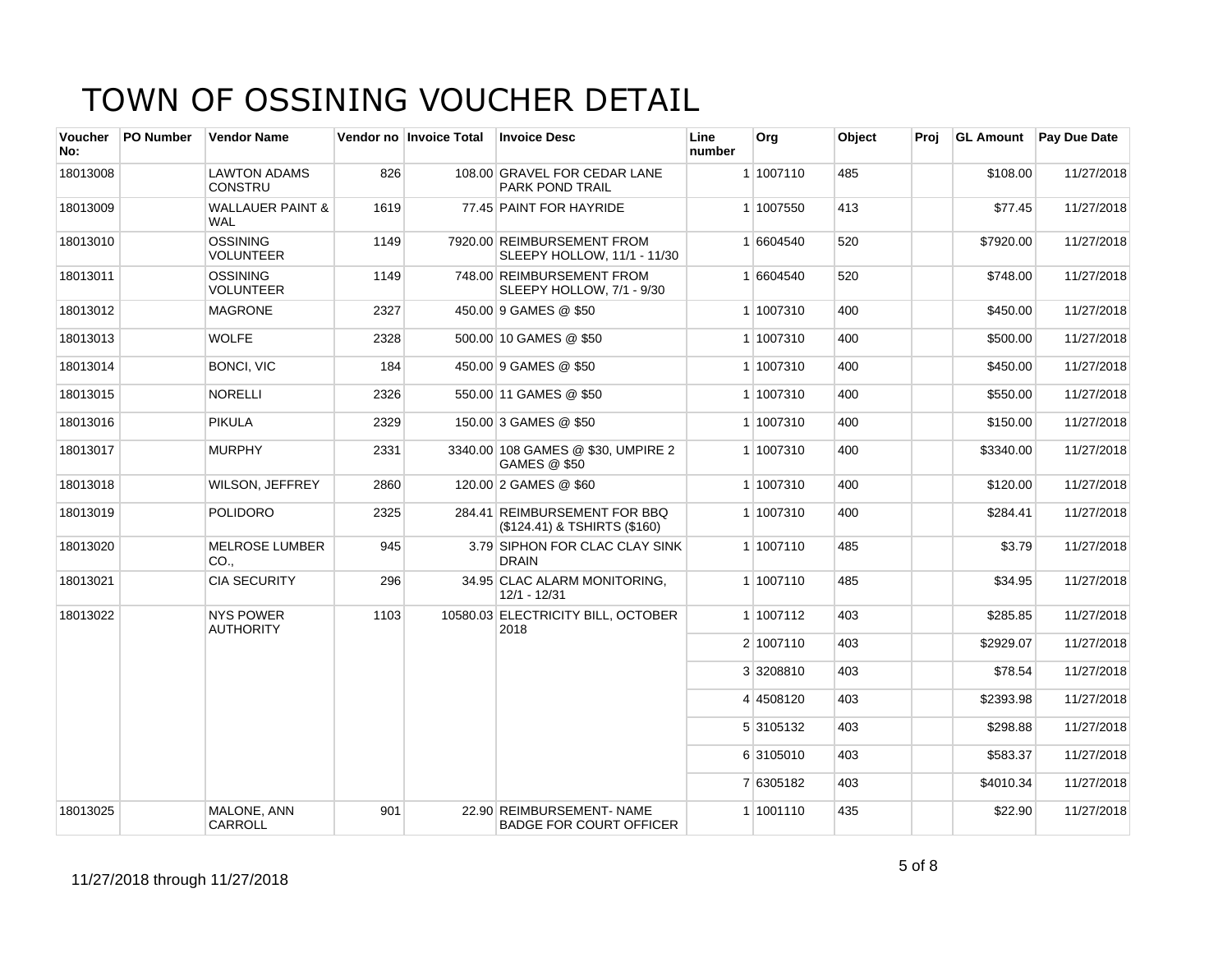| Voucher<br>No: | <b>PO Number</b> | <b>Vendor Name</b>                    |      | Vendor no Invoice Total | <b>Invoice Desc</b>                                                   | Line<br>number | Org       | <b>Object</b> | Proj |           | <b>GL Amount</b> Pay Due Date |
|----------------|------------------|---------------------------------------|------|-------------------------|-----------------------------------------------------------------------|----------------|-----------|---------------|------|-----------|-------------------------------|
| 18013026       |                  | LEVENBERG, DANA                       | 840  |                         | 20.00 REIMBURSEMENT- BOARD<br><b>BUDGET MEETING LUNCH</b><br>11/14/18 |                | 1 1001620 | 409           |      | \$20.00   | 11/27/2018                    |
| 18013027       |                  | ABATECOLA,<br><b>BRIDGET</b>          | 16   |                         | 200.00 STENOGRAPHER SERVICES-<br>PEOPLE V. M NATION                   |                | 1 1001110 | 453           |      | \$200.00  | 11/27/2018                    |
| 18013028       |                  | AL GORI<br><b>ENTERPRISES.</b>        | 2789 |                         | 50.00 HOMESPUN MERRY GO<br>ROUND AT FOREST O'FEARS                    |                | 1 1007550 | 413           |      | \$50.00   | 11/27/2018                    |
| 18013029       |                  | LANGUAGE LINE<br><b>SERVIC</b>        | 1814 |                         | 9.00 LANUAGE LINE SERVICES<br>FOR SEPTEMBER 2018                      |                | 1 1001110 | 453           |      | \$9.00    | 11/27/2018                    |
| 18013030       |                  | THE GAZETTE                           | 1821 |                         | 22.04 MARTINELLI ARB                                                  |                | 1 2008020 | 401           |      | \$22.04   | 11/27/2018                    |
| 18013031       |                  | THE GAZETTE                           | 1821 |                         | 21.28 POLZELLA ARB                                                    |                | 1 2008020 | 401           |      | \$21.28   | 11/27/2018                    |
| 18013032       |                  | THE GAZETTE                           | 1821 |                         | 80.94 RIVER KNOLL SEQRA                                               |                | 1 2008020 | 401           |      | \$80.94   | 11/27/2018                    |
| 18013033       |                  | THE GAZETTE                           | 1821 |                         | 17.10 RAYFORD DAVERNE ARB                                             |                | 1 2008020 | 401           |      | \$17.10   | 11/27/2018                    |
| 18013034       |                  | THE GAZETTE                           | 1821 |                         | 22.04 DEISING ARB                                                     |                | 1 2008020 | 401           |      | \$22.04   | 11/27/2018                    |
| 18013035       |                  | THE GAZETTE                           | 1821 |                         | 19.76 VILLAGE WATER<br>TREATEMENT ZBA                                 |                | 1 2008015 | 401           |      | \$19.76   | 11/27/2018                    |
| 18013036       |                  | <b>PURCHASE POWER</b>                 | 1250 |                         | 208.99 POSTAGE FOR BUILDING<br><b>DEPARTMENT</b>                      |                | 1 2008020 | 405           |      | \$208.99  | 11/27/2018                    |
| 18013037       |                  | PITNEY BOWES<br><b>GLOBAL</b>         | 1213 |                         | 362.49 LEASE CHARGES 8/30/18-<br>11/29/18                             |                | 1 1001110 | 405           |      | \$362.49  | 11/27/2018                    |
| 18013040       |                  | <b>COMPLUS DATA</b><br><b>INNOVAT</b> | 1815 |                         | 5692.64 COMPLUS COLLECTIONS FOR<br>OCTOBER 2018                       |                | 1 1001130 | 400           |      | \$5692.64 | 11/27/2018                    |
| 18013066       |                  | O'CONNOR,<br><b>MICHAEL G</b>         | 1120 |                         | 25.00 TIP FOR PIZZA GUY AT<br><b>HALLOWEEN PARTY</b>                  |                | 1 3105010 | 406           |      | \$25.00   | 11/27/2018                    |
| 18013067       |                  | O'CONNOR.<br><b>MICHAEL G</b>         | 1120 |                         | 110.14 FOOD FOR SNOW STORM                                            |                | 1 3105142 | 413           |      | \$110.14  | 11/27/2018                    |
| 18013068       |                  | <b>PECKHAM</b><br><b>MATERIALS CO</b> | 1185 |                         | 1218.62 10/3&10/4 BLACKTOP<br>SKERETTE LN & WHITEBIRCH                |                | 1 3105110 | 43901         |      | \$1218.62 | 11/27/2018                    |
| 18013070       |                  | <b>PECKHAM</b><br><b>MATERIALS CO</b> | 1185 |                         | 943.67 POT HOLE REPAIRS 10/23<br>10/23 10/24                          |                | 1 3105110 | 43901         |      | \$943.67  | 11/27/2018                    |
| 18013072       |                  | O'CONNOR.<br><b>MICHAEL G</b>         | 1120 |                         | 25.00 FOREMAN TRAINING KEVIN M                                        |                | 1 3105010 | 40901         |      | \$25.00   | 11/27/2018                    |
| 18013073       |                  | O'CONNOR.<br><b>MICHAEL G</b>         | 1120 |                         | 35.00 HIGHWAY SUPERINDENENTS<br>ASST ROCKLAND CO KEVIN M              |                | 1 3105010 | 409           |      | \$35.00   | 11/27/2018                    |
| 18013074       |                  | <b>CORSI TIRE</b>                     | 344  |                         | 684.00 MOUNT AND BALANCE NEW<br><b>TIRES #71</b>                      |                | 1 3105130 | 461           |      | \$684.00  | 11/27/2018                    |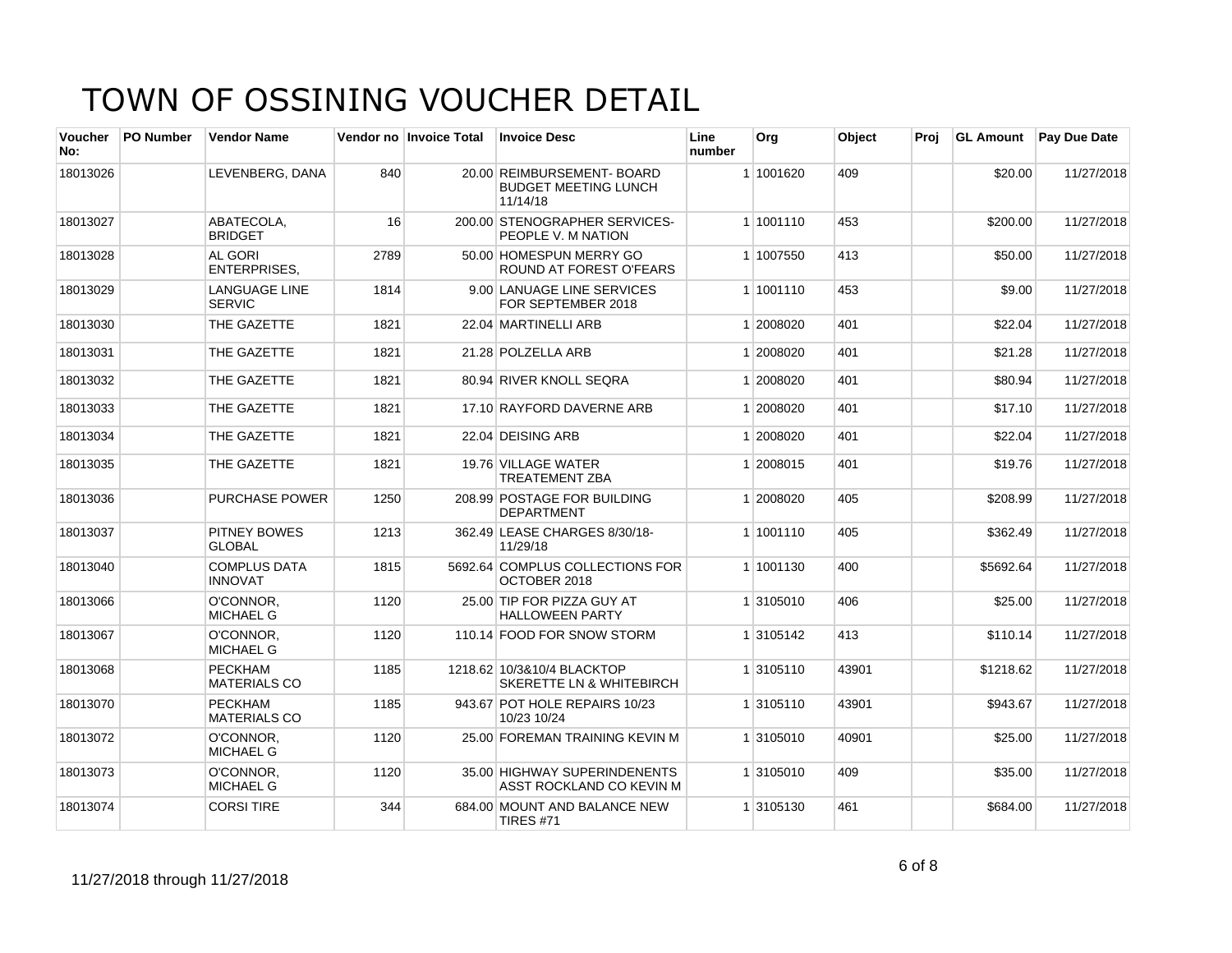| <b>Voucher</b><br>No: | <b>PO Number</b> | <b>Vendor Name</b>                    |      | Vendor no Invoice Total | <b>Invoice Desc</b>                                   | Line<br>number | Org       | Object | Proj | <b>GL Amount</b> | <b>Pay Due Date</b> |
|-----------------------|------------------|---------------------------------------|------|-------------------------|-------------------------------------------------------|----------------|-----------|--------|------|------------------|---------------------|
| 18013076              |                  | <b>PARTSMASTER</b><br><b>DIVISION</b> | 1937 |                         | 403.77 GRINDER                                        |                | 1 3105130 | 461    |      | \$403.77         | 11/27/2018          |
| 18013078              |                  | A & P TOWING &<br><b>TRANS</b>        | 6    |                         | 450.00 TOWING FROM HAWKES AVE                         |                | 1 3105130 | 461    |      | \$450.00         | 11/27/2018          |
| 18013079              |                  | MT. KISCO<br><b>CHEVROLET</b>         | 2521 |                         | 193.71 PARTS TRUCK #66                                |                | 1 3105130 | 461    |      | \$193.71         | 11/27/2018          |
| 18013081              |                  | <b>UNIFIRST</b><br><b>CORPORATION</b> | 1556 |                         | 60.70 GARAGE RAGS                                     |                | 1 3105132 | 432    |      | \$60.70          | 11/27/2018          |
| 18013083              |                  | <b>ARKEL MOTORS</b><br>INC.           | 79   |                         | 241.29 CHAMBER BRACE                                  |                | 1 3105130 | 461    |      | \$241.29         | 11/27/2018          |
| 18013100              |                  | <b>THOMAS PETERS</b>                  | 1513 |                         | 165.00 NO HEAT CALL TO LARRYS<br><b>HOUSE</b>         |                | 1 1007110 | 485    |      | \$165.00         | 11/27/2018          |
| 18013101              |                  | <b>HARTFORD</b><br>PROVISION C        | 1732 |                         | 335.67 FOOD WIN                                       |                | 1 1006773 | 423    |      | \$335.67         | 11/27/2018          |
| 18013102              |                  | <b>MIVILA FOODS</b>                   | 977  |                         | 403.24 FOOD WIN                                       |                | 1 1006773 | 423    |      | \$403.24         | 11/27/2018          |
| 18013103              |                  | NUTRI-SYSTEMS<br>CORP.                | 1066 |                         | 38.18 CII EQUIPMENT                                   |                | 1 1006771 | 201    |      | \$38.18          | 11/27/2018          |
| 18013104              |                  | <b>OPTIMUM -</b><br><b>CABLEVISIO</b> | 1129 |                         | 29.95 COURT INTERNET, 10/16-<br>11/15                 |                | 1 1001110 | 446    |      | \$29.95          | 11/27/2018          |
| 18013105              |                  | DE LAGE LANDEN                        | 386  |                         | 399.00 COURT & SUPERVISORS<br>COPIER/LATE FEE.        |                | 1 1001110 | 407    |      | \$149.58         | 11/27/2018          |
|                       |                  |                                       |      |                         | NOVEMBER 2018                                         |                | 2 1001620 | 407    |      | \$230.42         | 11/27/2018          |
|                       |                  |                                       |      |                         |                                                       |                | 3 1001110 | 407    |      | \$9.50           | 11/27/2018          |
|                       |                  |                                       |      |                         |                                                       |                | 4 1001620 | 407    |      | \$9.50           | 11/27/2018          |
| 18013106              |                  | <b>CIT TECHNOLOGY</b><br><b>FINAN</b> | 301  |                         | 179.00 SHARP COPIER FOR<br><b>BUILDING DEPARTMENT</b> |                | 1 2003620 | 407    |      | \$179.00         | 11/27/2018          |
| 18013108              |                  | ARCO CLEANING                         | 76   |                         | 525.00 COURTHOUSE CLEANING.<br>NOVEMBER 2018          |                | 1 1001110 | 407    |      | \$525.00         | 11/27/2018          |
| 18013109              |                  | AT&T                                  | 93   |                         | 51.50 AT&T CHARGES, NOVEMBER<br>2018                  |                | 1 1001650 | 402    |      | \$30.37          | 11/27/2018          |
|                       |                  |                                       |      |                         |                                                       |                | 2 2003620 | 402    |      | \$21.13          | 11/27/2018          |
| 18013110              |                  | <b>XEROX FINANCIAL</b><br><b>SERV</b> | 1692 |                         | 133.15 SENIORS COPIER, 11/3-12/2                      |                | 1 1006772 | 201    |      | \$133.15         | 11/27/2018          |
| 18013111              |                  | <b>BOND, SCHOENECK</b><br>& KING      | 185  |                         | 2000.00 RETAINER MATTERS.<br>OCTOBER 2018             |                | 1 1001420 | 425    |      | \$1300.00        | 11/27/2018          |
|                       |                  |                                       |      |                         |                                                       |                | 2 2001420 | 425    |      | \$100.00         | 11/27/2018          |